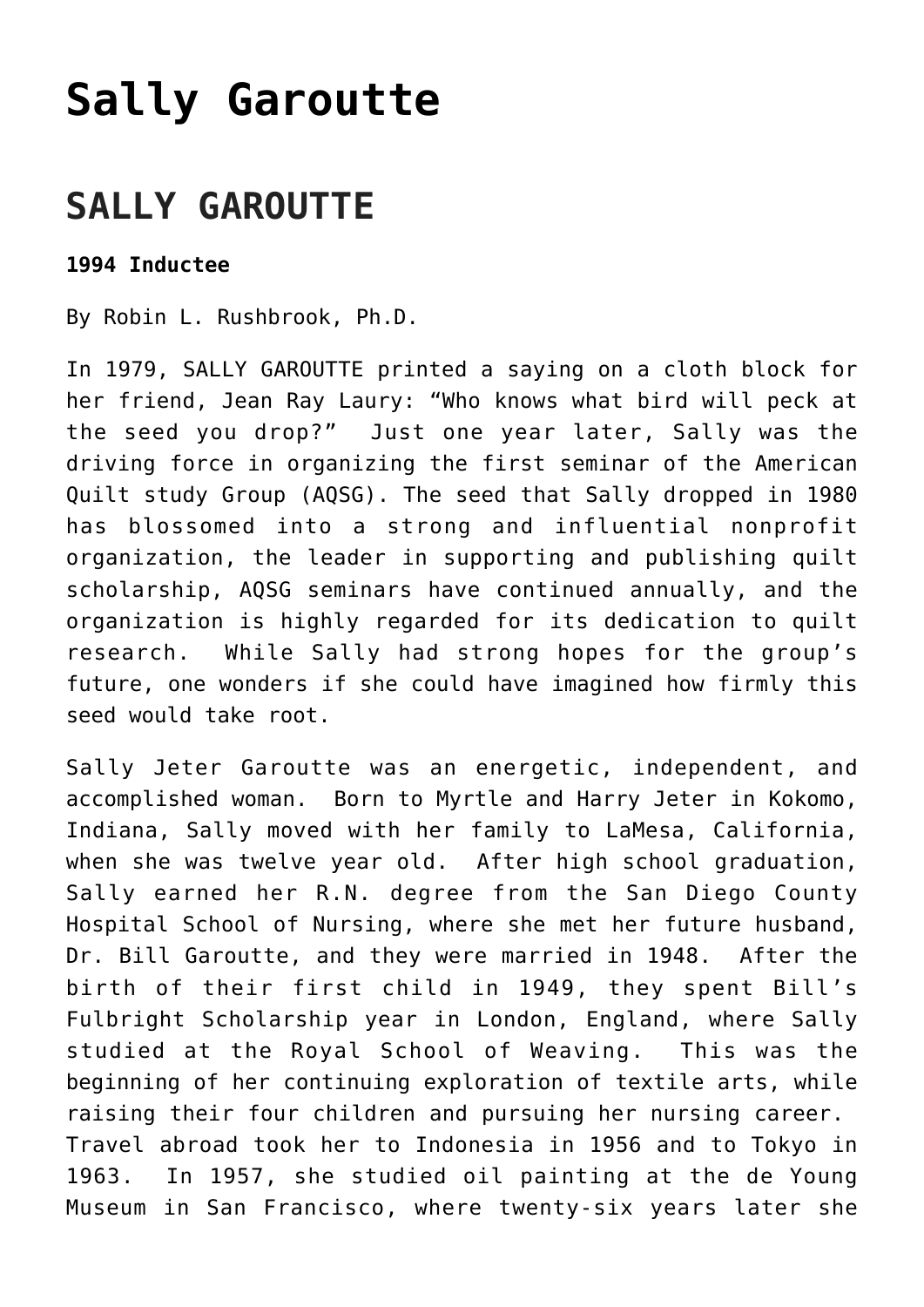would lead a discussion on quilt history. In the 1960s, even after she obtained a real estate license and became a community activist involved in Marin County politics, Sally continued her interest in visual arts and took private lessons in stitchery.

Her serious interest in quilts emerged in the early 1970s while she studied silk-screen printing. It was during this period that Sally Garoutte and Joyce Gross founded the Mill Valley Quilt Authority, an organization devoted to the promotion of quilting and the preservation of quilts. In 1972, the Mill Valley Quilt Authority organized a quilt show, *Patch in Time.* This exhibit was a significant event in the West Coast quilt revival of the early 1970s, leading to the collaboration of Joyce and Sally on *Quilters' Journal* and the American Quilt Study Group.

Concurrently, Sally decided to study art and graduated with a B.A. in 1976 from Goddard College, where her senior thesis was on color. She energetically pursued her independent research on quilts and textiles, and traveled across the United Stated (including Hawaii) and Europe, examining quilts and historical documents as well as interviewing quilters and collectors. This investigative style continued throughout Sally's life.

From 1977 to 1982, Sally actively participated in the production of *Quilter's Journal.* With Joyce Gross as editor and publisher, Sally performed the duties of textile editor and contributing editor, writing twenty-one groundbreaking articles for the journal, documenting the lives of individual quilters, and exploring a variety of topics in textile history. She researched subjects such as Turkey red dye, seventeenth-century American textiles, and Hudson Bay blankets. She also wrote an influential analysis of crazy quilt styles.

With so much time devoted to research, writing, and organizational duties, Sally had little time for quilting. In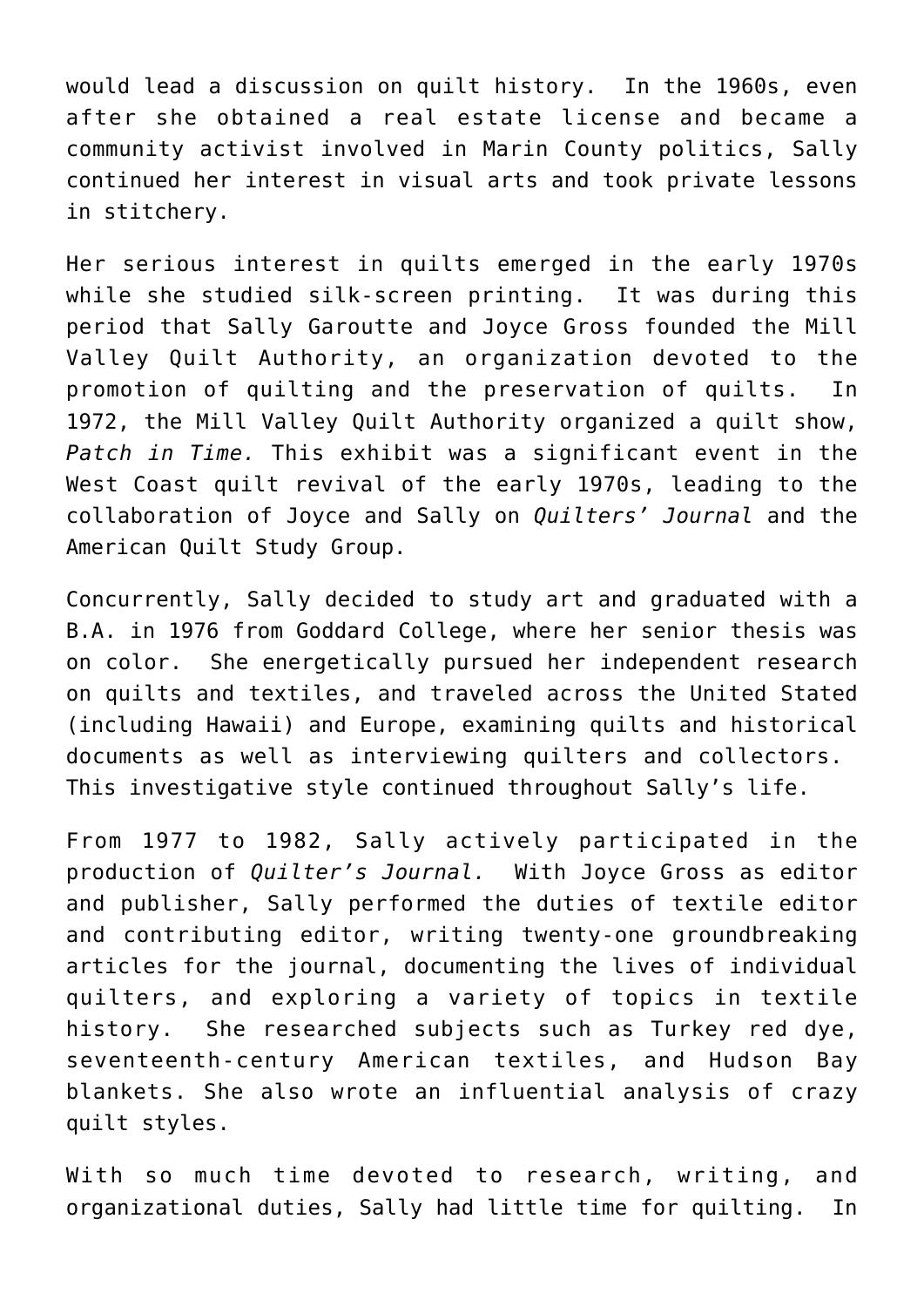fact, when asked why she took up quilting, she responded, "Can't understand it! Don't like to sew." The only example of her quiltmaking is *Friends and Relations,* made in 1974, which appeared on the cover of *Textile Chemist and Colorist* in 1978. Nevertheless, Sally was a self-proclaimed "fabric freak" with a large fabric collection. Her good friend and colleague Laurel Horton incorporated some of this fabric into several quilts after Sally's death.

From the early 1980s until her death in 1989, Sally Garoutte devoted herself to the development of the American Quilt Study Group and was the guiding force behind that organization. In November 1980, fifty people, whom she regarded as coorganizers, attended that first seminar in Mill Valley, California. Given the strong interest shown, a nonprofit organization with a board of directors was formed, and annual seminars have been held ever since. Sally also edited the seminar papers for the first seven volumes of *Uncoverings,* which is published annually by AQSG.

The American Quilt Study Group provided Sally with the opportunity to combine her talent for leadership, her need for creative expression, and her powerful hunger for historical truths. Directing the group eventually usurped most of Sally's time and, quite literally, most of her home. Initially, Sally's dining room was the location of the AQSG library, seminar presenters were housed with the Garoutte family, and Sally attended to the organization's bookkeeping, correspondence, and publication duties. In addition, she presented four research papers at various seminars on Marseilles quilts, Hawaiian quilts, early colonial quilts, and California's early quilting traditions.

By 1987, the AQSG has outgrown the Garouttes' dining room, so the headquarters was moved to San Francisco, but the library remained in their home. Upon Sally's death, her library, textile collection, and quilt ephemera were bequeathed to the American Quilt Study Group, whose seminars continue to expand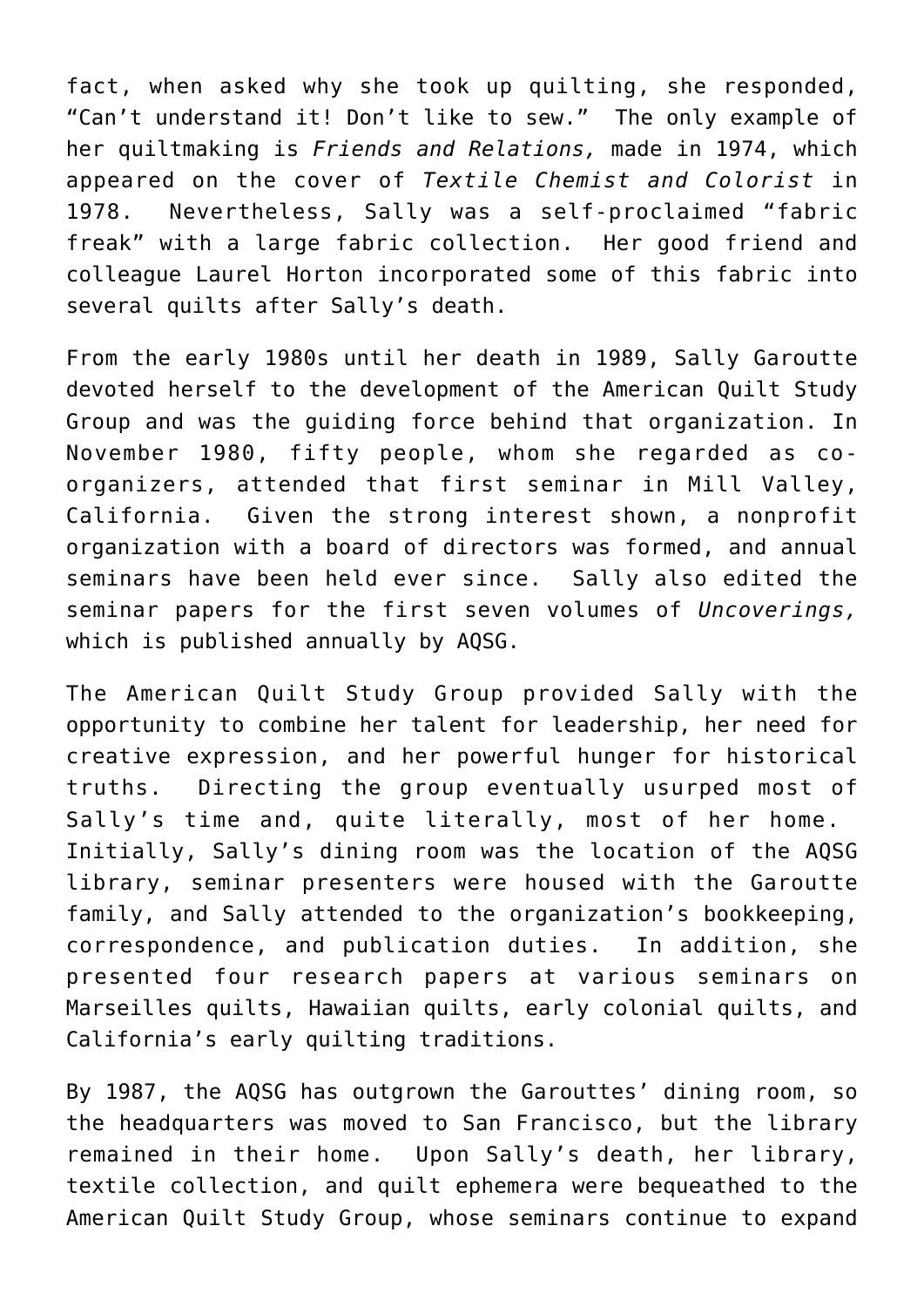the knowledge of the history and social context of quilts and textiles. Her books are now in the Sally Garoutte Core Collection of the Archives/Special Collections of the University of Nebraska-Lincoln.

In addition to her work establishing AQSG, she served as a consultant to various quilt projects, such as the Kentucky Heritage Quilt Search and the California Heritage Quilt Project, as well as to Ferrero Films for the company's 1985 production *Hearts and Hands.*

Sally Garoutte's motivation came from her strong desire to discover and share the truth about textile history, an important aspect of women's history. In her foreward to the 1983 volume of *Uncoverings,* she wrote:

*Aristotle observed that "the statements of history are singulars," wheras those of poetry are universals. It is exactly those "singulars" of history that the individual researcher goes out to find. The small singular bits of the record-carefully gathered from wherever time has scattered them, meticulously inspected for authenticity, and willingly offered for public sharing-will in due time fill those massive gaps in our understanding of the lives of women and the nature of their arts.*

*As is true for all historian, quilt historians find their subject from some individual and personal urge deep inside themselves. Often they do not even know what led them to a particular investigation.*

Clearly, the desire to document women's arts and a personal urge, whose origin may have been a mystery even to herself, moved Sally Garoutte to devote her heart and intellect to quilt scholarship. In the American Quilt Study Group, Sally left behind a vigorous organization that allows others to continue that work. In recognition of her achievements and influence, she was inducted into the Quilters Hall of Fame in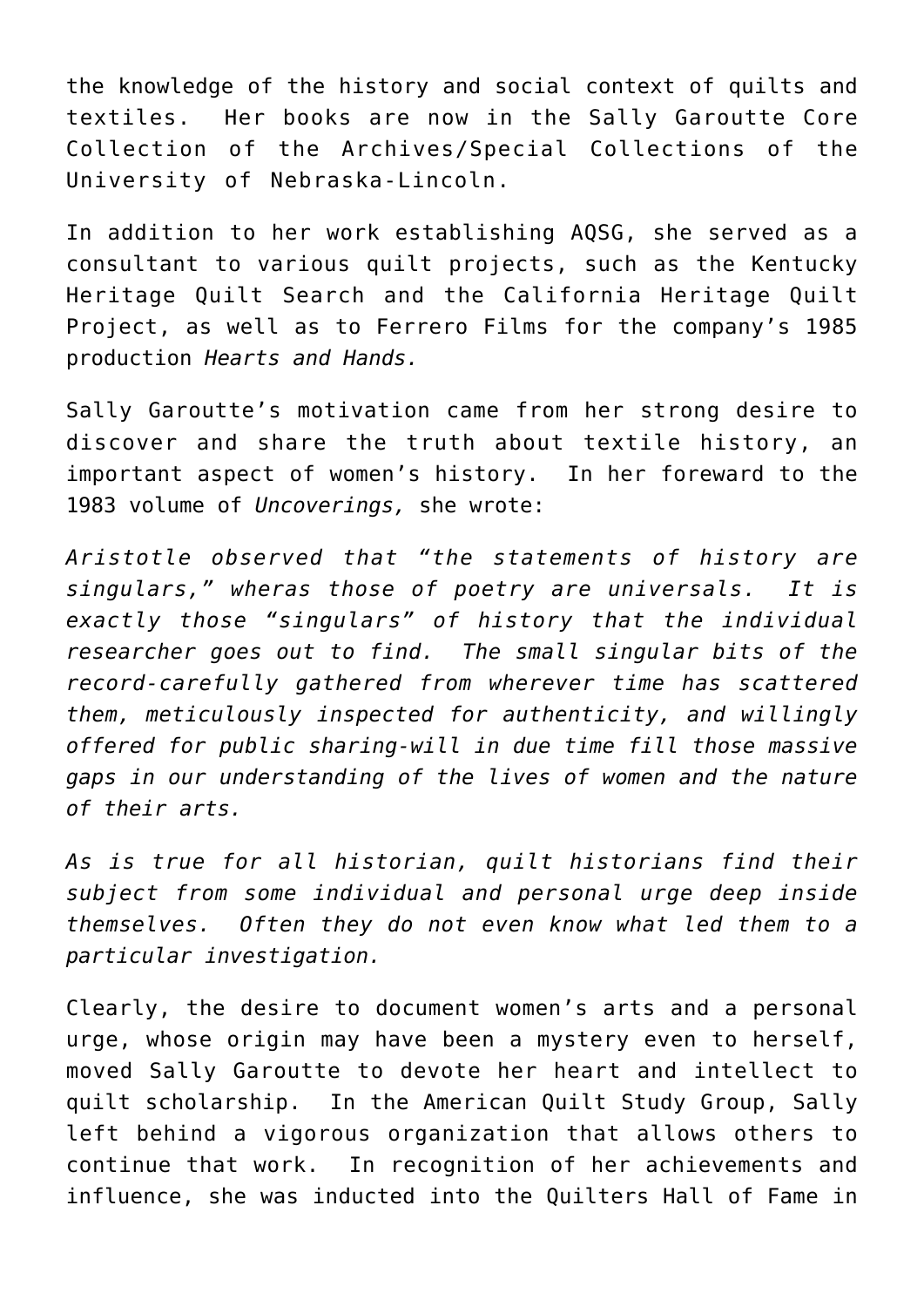1994.

*"Historical research never ends. We come to an understanding of our history only through small steps continually taken….There is much yet to uncover."*

Sally Garoutte, *Uncoverings* 1981, foreword

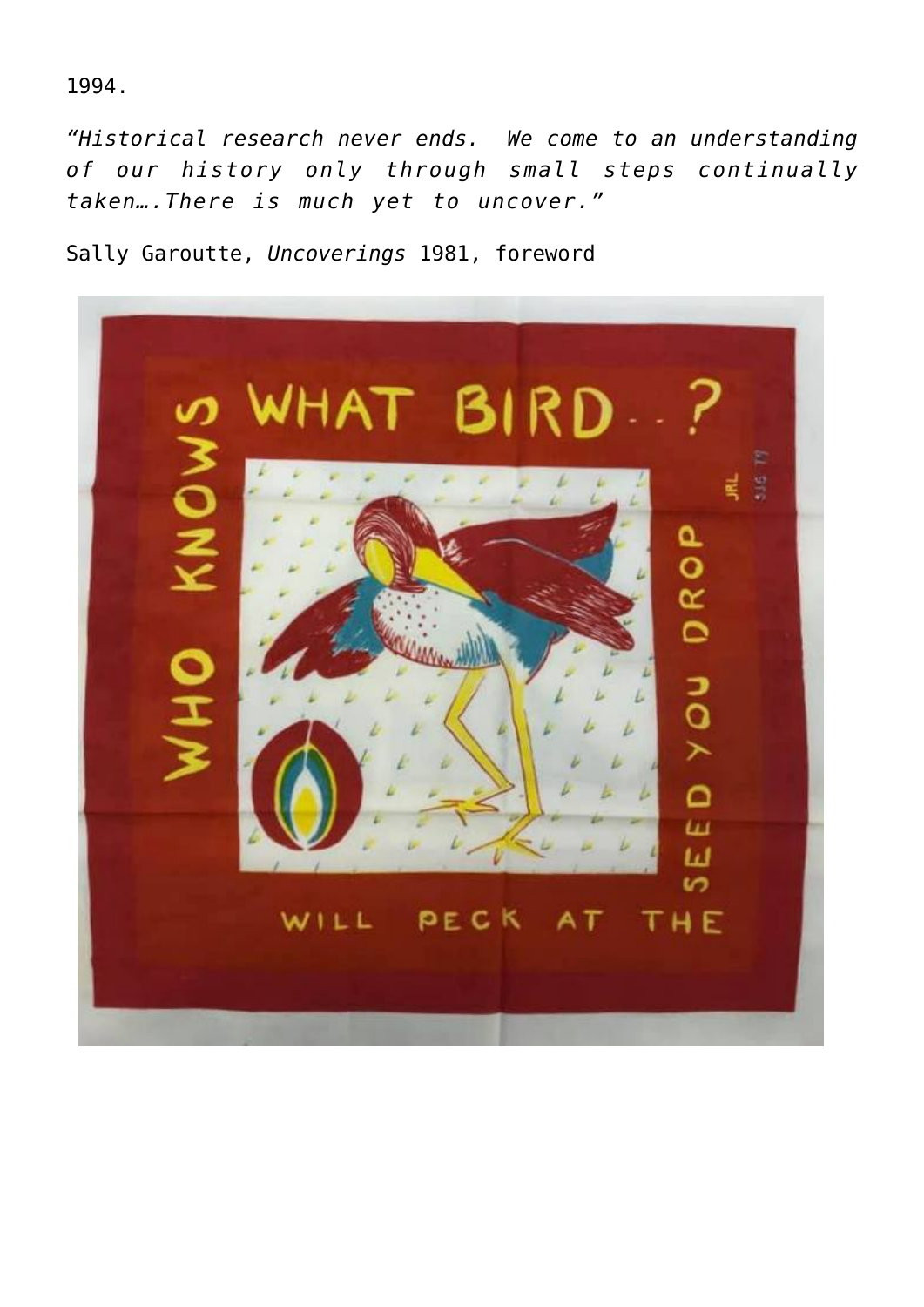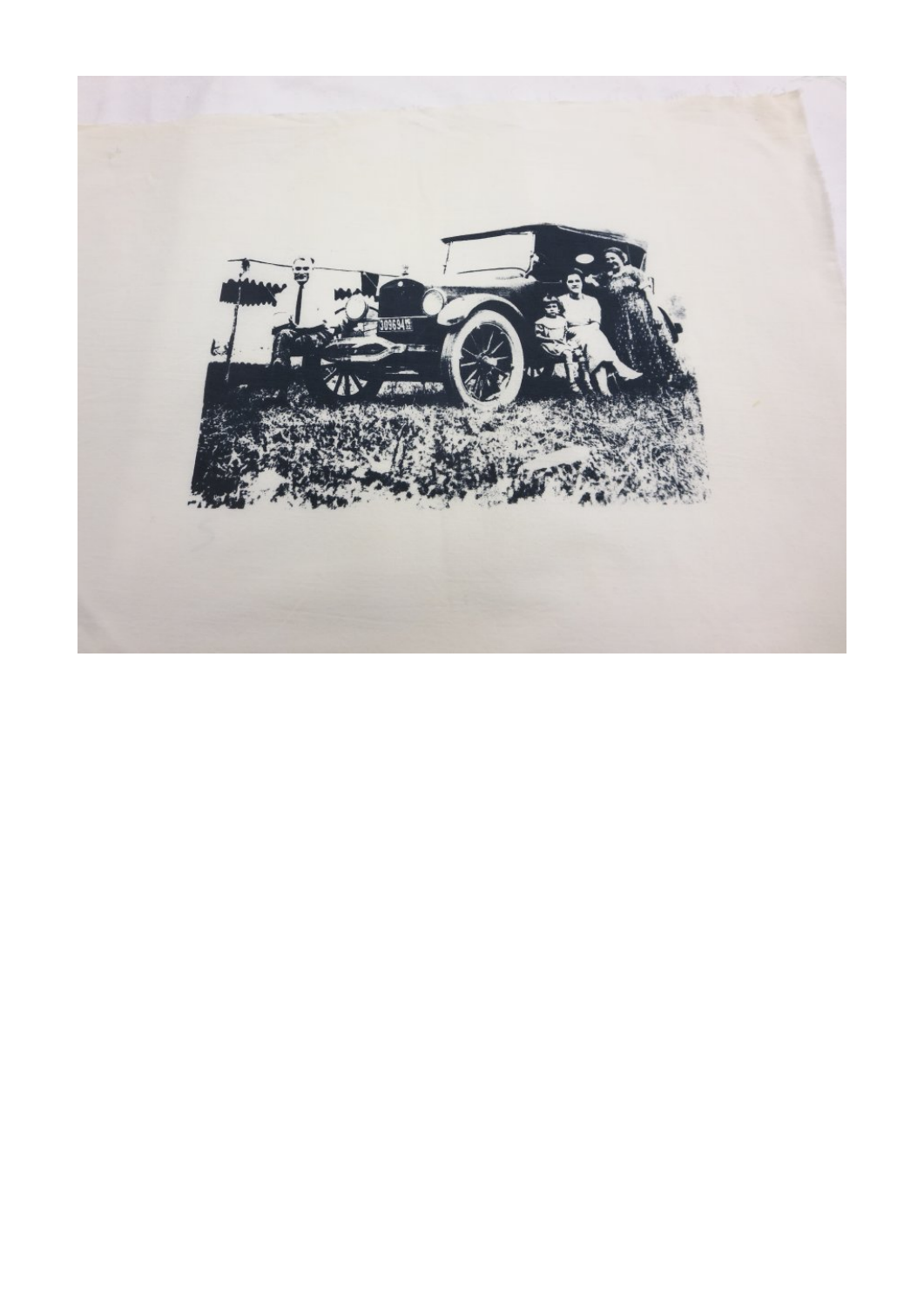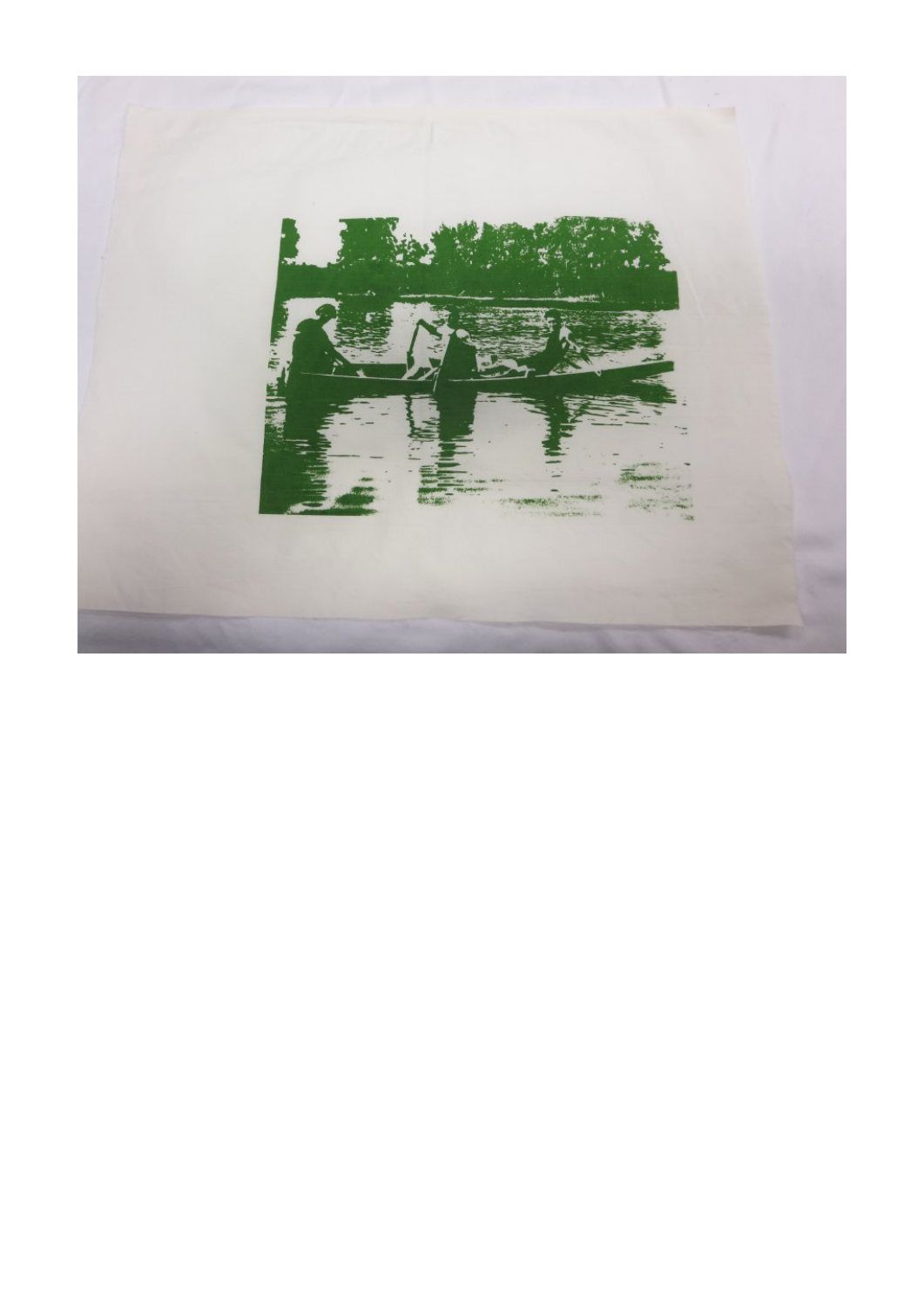

## **Selected Reading**

Garoutte, Sally. "California's First Quilting Party." Uncoverings 1981. Mill Valley, CA: American Quilt Study Group, 1982